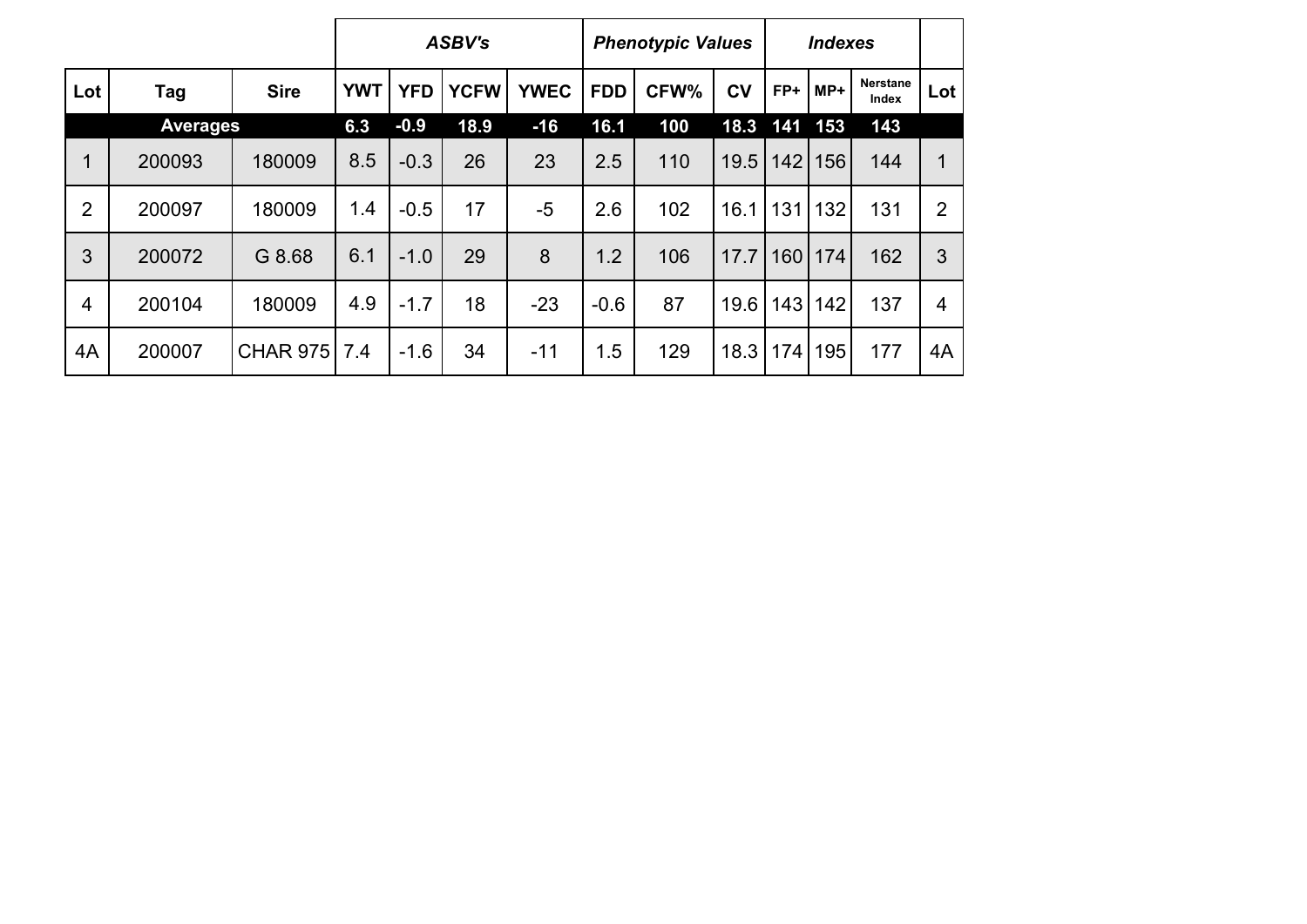|                |                 |                    |            |            | <b>ASBV's</b> |                  |            | <b>Phenotypic Values</b> |           |       | <b>Indexes</b> |                                 |                |
|----------------|-----------------|--------------------|------------|------------|---------------|------------------|------------|--------------------------|-----------|-------|----------------|---------------------------------|----------------|
| Lot            | Tag             | <b>Sire</b>        | <b>YWT</b> | <b>YFD</b> | <b>YCFW</b>   | <b>YWEC</b>      | <b>FDD</b> | CFW%                     | <b>CV</b> | FP+   | MP+            | <b>Nerstane</b><br><b>Index</b> | Lot            |
|                | <b>Averages</b> |                    | 6.3        | $-0.9$     | 18.9          | $-16$            | 16.1       | 100                      | 18.3      | $141$ | 153            | 143                             |                |
| 5              | 200487          | STUD <sub>20</sub> | 5.8        | $-2.1$     | 21            | $\mathbf 0$      | $-0.7$     | 116                      | 14.7      | 157   | 166            | 150                             | 5              |
| 6              | 200582          | 160404             | 6.5        | $-1.6$     | 35            | $-4$             | 0.3        | 104                      | 18.1      | 176   | 194            | 177                             | 6              |
| $\overline{7}$ | 200016          | 160404             | 6.0        | $-1.5$     | 29            | $-30$            | 0.8        | 113                      | 17.1      | 169   | 180            | 169                             | $\overline{7}$ |
| 8              | 200178          | 180441             | 2.0        | $-1.3$     | 27            | $-7$             | $-0.6$     | 109                      | 16.8      | 149   | 153            | 146                             | 8              |
| $\overline{9}$ | 200381 (PH)     | 160007             | 5.7        | $-0.9$     | 21            | 6                | 0.9        | 120                      | 17.4      | 147   | 159            | 148                             | 9              |
| 10             | 200383 (PP)     | 160007             | 6.9        | $-1.7$     | 21            | $-10$            | $-0.7$     | 109                      | 16.1      | 152   | 160            | 147                             | 10             |
| 11             | 200384 (P)      | 160007             | 6.5        | $-0.5$     | 23            | $-15$            | 2.1        | 103                      | 18.5      | 147   | 160            | 152                             | 11             |
| 12             | 200364 (P)      | 160056             | 7.6        | $-0.1$     | 27            | $-31$            | 1.7        | 109                      | 16.3      | 147   | 161            | 154                             | 12             |
| 13             | 200474          | 160220             | 6.0        | $-0.9$     | 25            | $-24$            | 0.8        | 120                      | 16.1      | 153   | 162            | 155                             | 13             |
| 14             | 200518          | STUD <sub>20</sub> | 5.2        | $-2.4$     | 21            | $\overline{0}$   | $-1.3$     | 116                      | 15.0      | 160   | 168            | 152                             | 14             |
| 15             | 200116 (P)      | 160022             | 7.7        | $-2.2$     | 21            | $-9$             | $-1.2$     | 100                      | 21.4      | 152   | 163            | 145                             | 15             |
| 16             | 200464          | STUD <sub>20</sub> | 3.4        | $-2.0$     | 19            | $\boldsymbol{0}$ | $-0.8$     | 111                      | 17.1      | 148   | 154            | 140                             | 16             |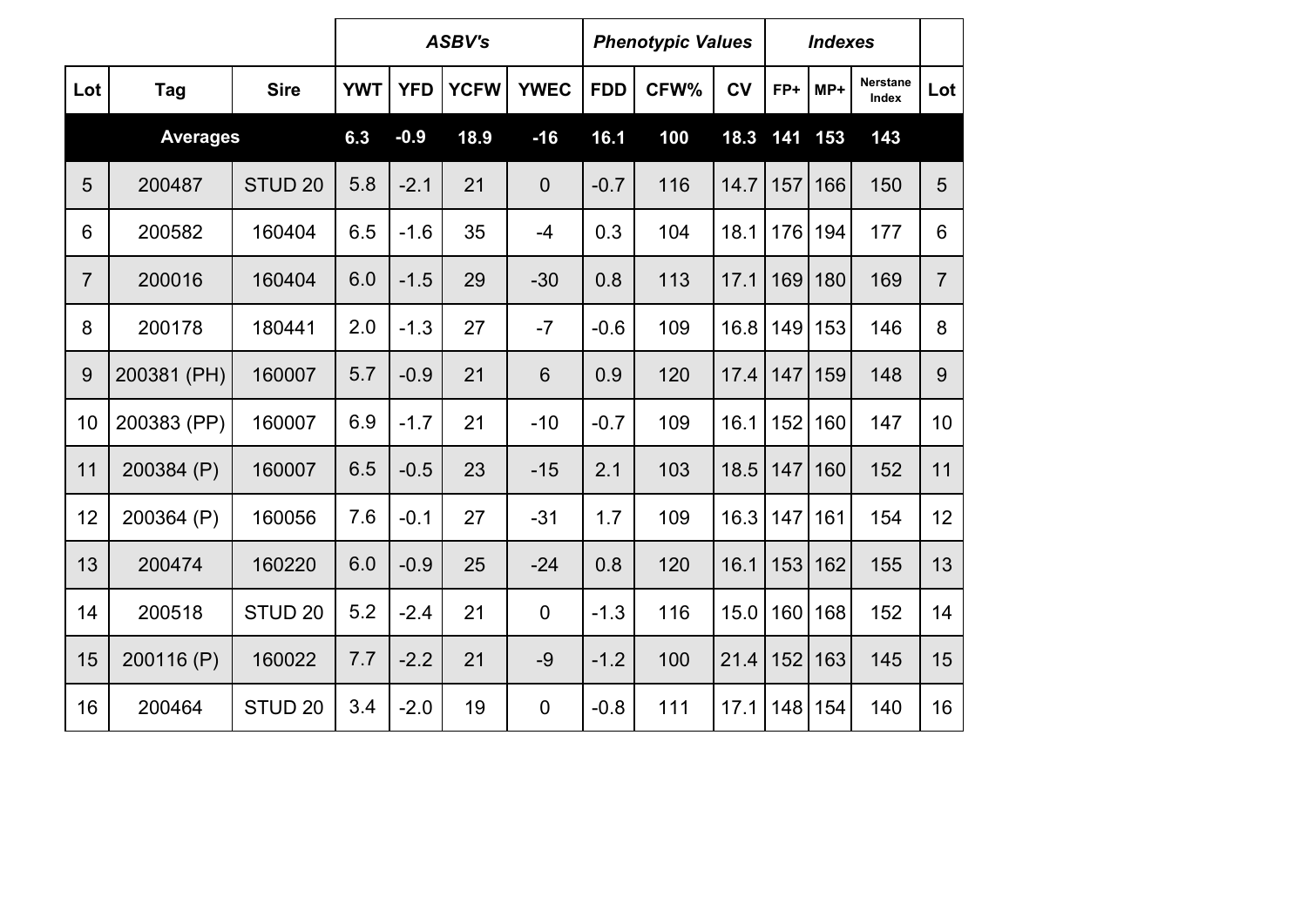|     |                 |                    |            |            | <b>ASBV's</b> |                |            | <b>Phenotypic Values</b> |           |     | <b>Indexes</b> |                          |     |
|-----|-----------------|--------------------|------------|------------|---------------|----------------|------------|--------------------------|-----------|-----|----------------|--------------------------|-----|
| Lot | Tag             | <b>Sire</b>        | <b>YWT</b> | <b>YFD</b> | <b>YCFW</b>   | <b>YWEC</b>    | <b>FDD</b> | CFW%                     | <b>CV</b> | FP+ | $MP+$          | <b>Nerstane</b><br>Index | Lot |
|     | <b>Averages</b> |                    | 6.3        | $-0.9$     | 18.9          | $-16$          | 16.1       | 100                      | 18.3      | 141 | 153            | 143                      |     |
| 17  | 200539          | STUD <sub>20</sub> | 6.1        | $-1.5$     | 19            | $\theta$       | 0.2        | 102                      | 16.9      | 147 | 157            | 143                      | 17  |
| 18  | 200279 (P)      | 160001             | 5.5        | $-0.5$     | 31            | $-5$           | 1.1        | 99                       | 19.1      | 151 | 169            | 157                      | 18  |
| 19  | 200175          | 180441             | 3.1        | $-1.9$     | 30            | $-14$          | $-0.5$     | 124                      | 21.4      | 158 | 166            | 155                      | 19  |
| 20  | 200333          | T 279              | 5.3        | $-1.1$     | 29            | $-4$           | 0.5        | 117                      | 15.3      | 164 | 176            | 164                      | 20  |
| 21  | 200074 (P)      | <b>B333</b>        | 5.2        | $-1.7$     | 21            | $-25$          | $-0.3$     | 100                      | 15.8      | 152 | 163            | 151                      | 21  |
| 22  | 200277 (P)      | 160001             | 5.5        | $-1.5$     | 29            | $-20$          | $-0.4$     | 105                      | 19.5      | 166 | 181            | 167                      | 22  |
| 23  | 200414          | 170194             | 4.9        | $-2.0$     | 23            | $-35$          | $-0.4$     | 110                      | 15.0      | 161 | 166            | 157                      | 23  |
| 24  | 200129          | <b>CHAR 975</b>    | 3.5        | $-1.2$     | 31            | $-14$          | 1.3        | 109                      | 21.1      | 166 | 181            | 169                      | 24  |
| 25  | 200413          | 170194             | 3.2        | $-1.6$     | 25            | $-26$          | 0.3        | 105                      | 20.6      | 151 | 159            | 149                      | 25  |
| 26  | 200247          | 180265             | 2.5        | $-1.4$     | 28            | -8             | 0.1        | 106                      | 17.9      | 163 | 172            | 161                      | 26  |
| 27  | 200440          | 180486             | 3.0        | $-2.2$     | 27            | 20             | $-0.6$     | 113                      | 20.4      | 160 | 174            | 154                      | 27  |
| 28  | 200059          | 170030             | 2.6        | $-1.1$     | 29            | $-12$          | 0.3        | 124                      | 17.7      |     | 158 165        | 158                      | 28  |
| 29  | 200579          | 160404             | 6.9        | $-1.4$     | 25            | $\mathbf 0$    | 0.1        | 102                      | 17.4      | 160 | 174            | 158                      | 29  |
| 30  | 200600          | 160404             | 4.8        | $-2.9$     | 28            | $-9$           | $-2.0$     | 90                       | 17.9      |     | 183 194        | 175                      | 30  |
| 31  | 200181          | 180441             | 3.2        | $-2.7$     | 20            | $\overline{4}$ | $-2.0$     | 102                      | 18.3      | 155 | 160            | 144                      | 31  |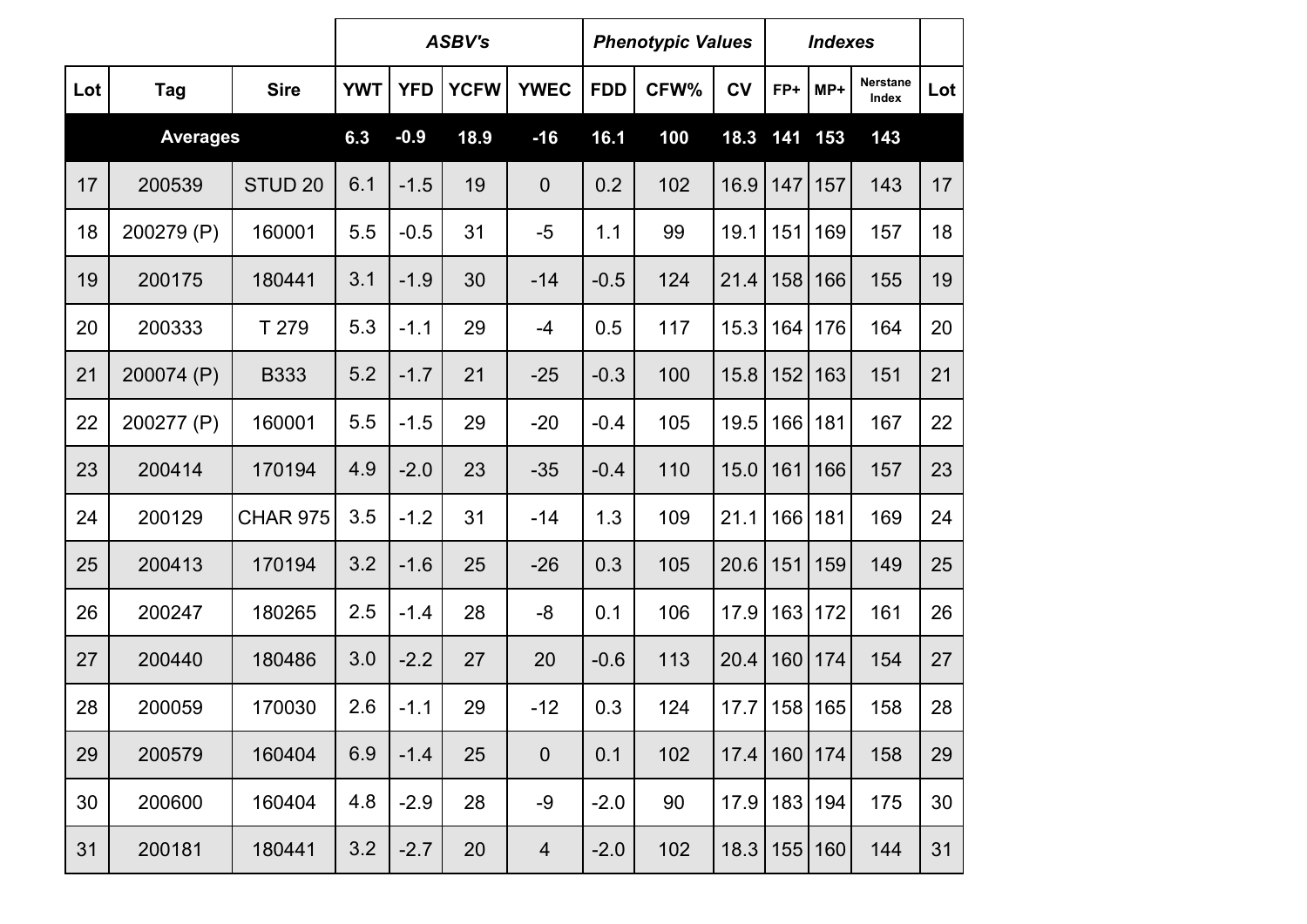|     |                 |             |            |            | <b>ASBV's</b> |             |            | <b>Phenotypic Values</b> |           |     | <b>Indexes</b> |                          |     |
|-----|-----------------|-------------|------------|------------|---------------|-------------|------------|--------------------------|-----------|-----|----------------|--------------------------|-----|
| Lot | Tag             | <b>Sire</b> | <b>YWT</b> | <b>YFD</b> | <b>YCFW</b>   | <b>YWEC</b> | <b>FDD</b> | CFW%                     | <b>CV</b> | FP+ | MP+            | <b>Nerstane</b><br>Index | Lot |
|     | <b>Averages</b> |             | 6.3        | $-0.9$     | 18.9          | $-16$       | 16.1       | 100                      | 18.3      | 141 | 153            | 143                      |     |
| 32  | 200200 (P)      | 180282      | 7.6        | $-1.9$     | 31            | $-15$       | $-0.3$     | 104                      | 18.8      | 166 | 182            | 166                      | 32  |
| 33  | 200387 (P)      | 160007      | 6.1        | $-1.4$     | 19            | $-22$       | $-0.4$     | 106                      | 17.8      | 151 | 158            | 149                      | 33  |
| 34  | 200188          | 180441      | 3.3        | $-1.9$     | 28            | 3           | $-0.6$     | 117                      | 17.5      | 154 | 159            | 148                      | 34  |
| 35  | 200158 (P)      | 160043      | 0.2        | $-1.3$     | 24            | 8           | 0.0        | 99                       | 15.4      | 156 | 165            | 153                      | 35  |
| 36  | 200269          | 180265      | 4.3        | $-2.0$     | 23            | $\mathbf 0$ | $-0.9$     | 117                      | 17.1      | 167 | 177            | 161                      | 36  |
| 37  | 200418 (P)      | 180543      | 2.8        | $-1.0$     | 29            | $-15$       | 1.0        | 101                      | 18.4      | 149 | 158            | 149                      | 37  |
| 38  | 200303 (P)      | 160001      | 2.6        | $-1.4$     | 27            | $-14$       | $-0.3$     | 102                      | 19.2      | 154 | 163            | 153                      | 38  |
| 39  | 200328          | T 279       | 5.4        | $-1.8$     | 24            | $-1$        | $-0.5$     | 105                      | 14.9      | 169 | 180            | 165                      | 39  |
| 40  | 200173          | 180441      | 2.0        | $-1.3$     | 30            | $-11$       | 0.3        | 106                      | 19.6      | 155 | 163            | 154                      | 40  |
| 41  | 200221          | T 279       | 6.8        | $-1.6$     | 24            | 12          | 0.2        | 94                       | 15.7      | 163 | 174            | 159                      | 41  |
| 42  | 200242          | 180265      | 5.7        | $-1.5$     | 31            | 3           | 0.9        | 115                      | 16.6      | 172 | 188            | 172                      | 42  |
| 43  | 200246          | 180265      | 2.5        | $-2.2$     | 20            | 64          | $-1.3$     | 103                      | 19.3      |     | 144 155        | 132                      | 43  |
| 44  | 200359          | 160056      | 5.5        | $-0.9$     | 27            | $-35$       | 1.1        | 126                      | 23.1      |     | 148 160        | 152                      | 44  |
| 45  | 200284 (P)      | 160001      | 4.3        | $-1.6$     | 33            | $-3$        | $-0.6$     | 108                      | 19.8      | 161 | 179            | 162                      | 45  |
| 46  | 200114 (P)      | 160022      | 7.1        | $-0.1$     | 22            | 8           | 3.0        | 111                      | 19.3      |     | 133 149        | 136                      | 46  |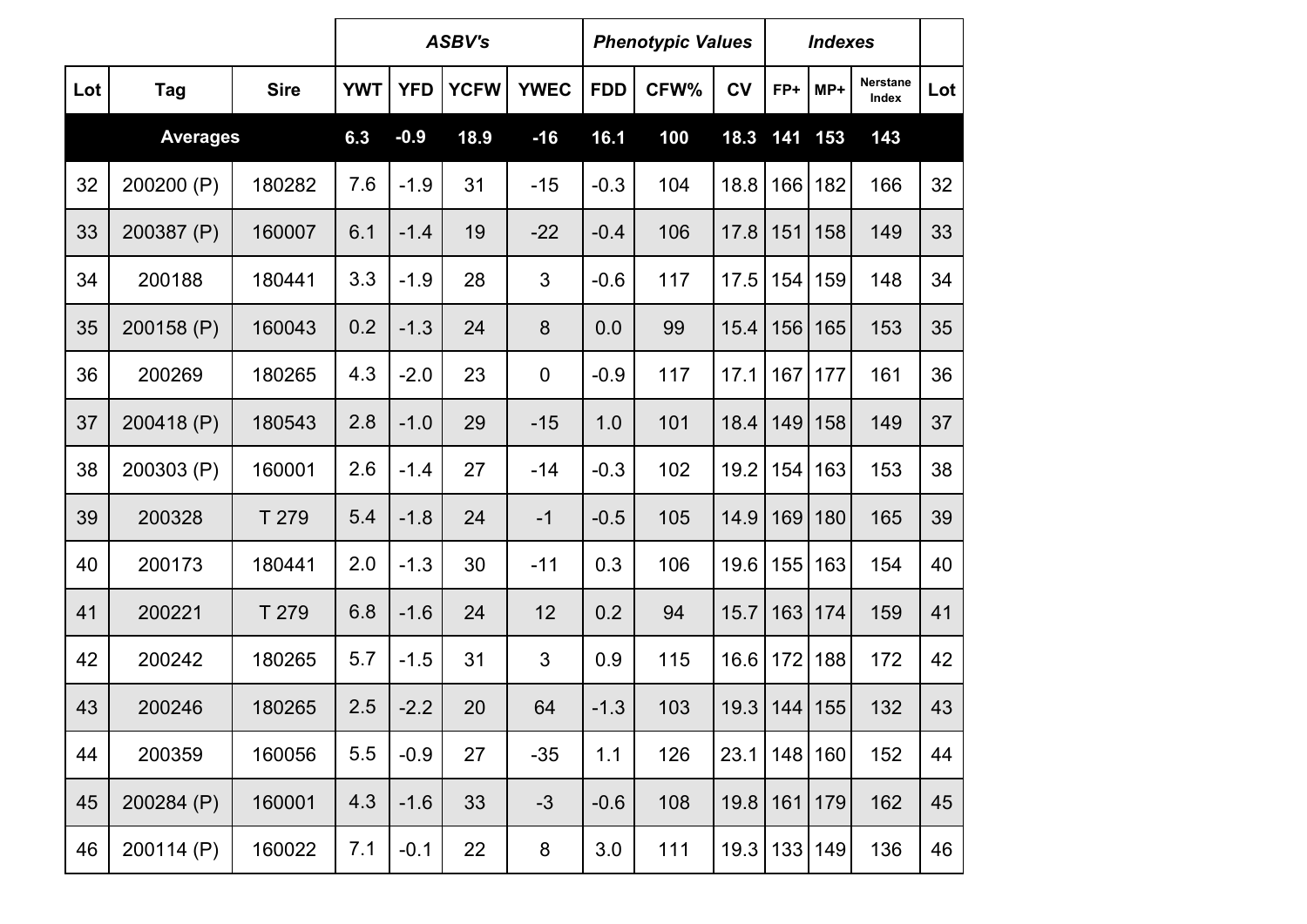|     |                 |                    |            |            | <b>ASBV's</b> |                  |            | <b>Phenotypic Values</b> |           |     | <b>Indexes</b> |                   |     |
|-----|-----------------|--------------------|------------|------------|---------------|------------------|------------|--------------------------|-----------|-----|----------------|-------------------|-----|
| Lot | <b>Tag</b>      | <b>Sire</b>        | <b>YWT</b> | <b>YFD</b> | <b>YCFW</b>   | <b>YWEC</b>      | <b>FDD</b> | CFW%                     | <b>CV</b> | FP+ | $MP+$          | Nerstane<br>Index | Lot |
|     | <b>Averages</b> |                    | 6.3        | $-0.9$     | 18.9          | $-16$            | 16.1       | 100                      | 18.3      | 141 | 153            | 143               |     |
| 47  | 200326          | T 279              | 8.1        | $-0.7$     | 28            | 11               | 0.3        | 102                      | 16.8      | 154 | 170            | 156               | 47  |
| 48  | 200208          | 180282             | 3.5        | $-2.2$     | 25            | $-29$            | $-0.8$     | 99                       | 19.7      | 159 | 166            | 155               | 48  |
| 49  | 200193          | 180282             | 4.9        | $-1.5$     | 31            | $-12$            | 0.8        | 120                      | 18.2      | 161 | 176            | 161               | 49  |
| 50  | 200005          | 180009             | 4.7        | $-2.3$     | 21            | $-11$            | $-1.5$     | 97                       | 21.0      | 149 | 151            | 141               | 50  |
| 51  | 200334          | T 279              | 5.4        | $-0.8$     | 27            | $-9$             | 1.0        | 108                      | 16.4      | 159 | 170            | 160               | 51  |
| 52  | 200139          | <b>CHAR 975</b>    | 5.0        | $-2.0$     | 27            | 56               | $-0.8$     | 94                       | 16.1      | 168 | 189            | 161               | 52  |
| 53  | 200155          | 180441             | 4.4        | $-1.2$     | 21            | $-7$             | 0.9        | 95                       | 14.3      | 162 | 171            | 162               | 53  |
| 54  | 200565          | 160404             | 6.7        | $-1.8$     | 27            | $-17$            | $-0.6$     | 92                       | 18.2      | 173 | 187            | 173               | 54  |
| 55  | 200184          | 180441             | 0.3        | $-1.7$     | 33            | $-10$            | 0.4        | 119                      | 20.5      | 159 | 166            | 155               | 55  |
| 56  | 200561          | 170194             | 2.8        | $-2.0$     | 31            | $-22$            | $-0.8$     | $\mathbf 0$              | 16.6      | 168 | 176            | 165               | 56  |
| 57  | 200446          | STUD <sub>20</sub> | 3.6        | $-1.1$     | 18            | $\boldsymbol{0}$ | 0.7        | 98                       | 18.5      | 133 | 145            | 128               | 57  |
| 58  | 200324          | T 279              | 5.6        | $-0.7$     | 26            | $-6$             | 1.2        | 97                       | 15.9      |     | 157 169        | 160               | 58  |
| 59  | 200131          | <b>CHAR 975</b>    | 1.8        | $-2.7$     | 27            | $\overline{2}$   | $-1.3$     | 105                      | 16.8      | 169 | 174            | 158               | 59  |
| 60  | 200231          | T 279              | 6.9        | $-1.3$     | 28            | $\mathbf 0$      | $-0.3$     | 103                      | 18.0      | 163 | 176            | 163               | 60  |
| 61  | 200268          | 180265             | 5.8        | $-2.4$     | 22            | 13               | $-1.3$     | 88                       | 17.1      | 169 | 180            | 162               | 61  |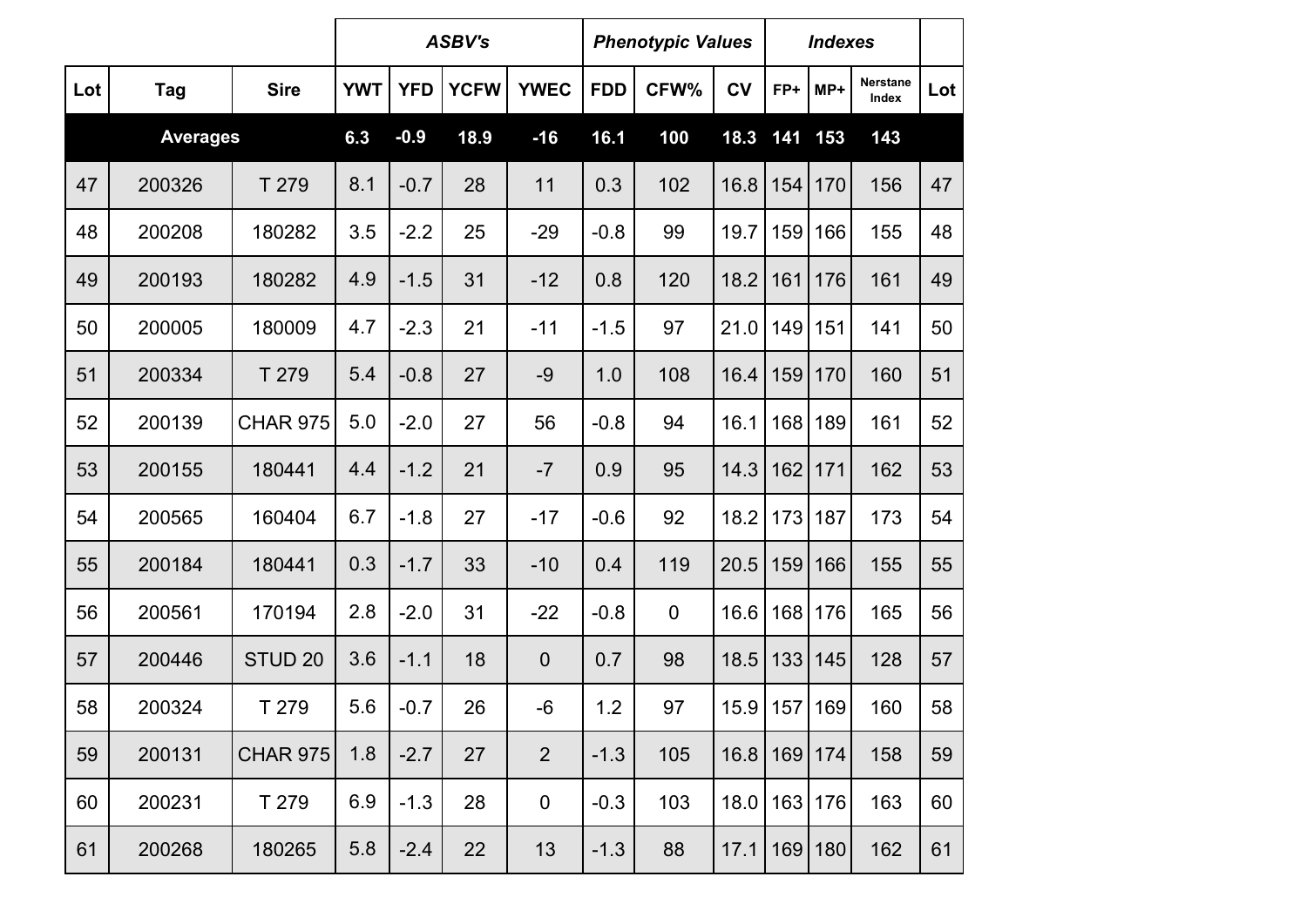|     |                 |             |            |            | <b>ASBV's</b> |                  |            | <b>Phenotypic Values</b> |           |     | <b>Indexes</b> |                          |     |
|-----|-----------------|-------------|------------|------------|---------------|------------------|------------|--------------------------|-----------|-----|----------------|--------------------------|-----|
| Lot | Tag             | <b>Sire</b> | <b>YWT</b> | <b>YFD</b> | <b>YCFW</b>   | <b>YWEC</b>      | <b>FDD</b> | CFW%                     | <b>CV</b> | FP+ | $MP+$          | <b>Nerstane</b><br>Index | Lot |
|     | <b>Averages</b> |             | 6.3        | $-0.9$     | 18.9          | $-16$            | 16.1       | 100                      | 18.3      | 141 | 153            | 143                      |     |
| 62  | 200071          | G 8.68      | 4.7        | $-2.1$     | 31            | 4                | $-0.2$     | 119                      | 18.9      | 162 | 172            | 157                      | 62  |
| 63  | 200118 (PP)     | 160022      | 7.4        | $-2.2$     | 20            | $\boldsymbol{9}$ | $-0.9$     | 94                       | 17.7      | 155 | 166            | 145                      | 63  |
| 64  | 200032          | 160404      | 7.0        | $-1.7$     | 27            | $-36$            | 0.2        | 95                       | 20.1      | 168 | 179            | 167                      | 64  |
| 65  | 200027          | 160404      | 5.2        | $-2.8$     | 23            | 13               | $-2.1$     | 85                       | 17.0      | 172 | 183            | 161                      | 65  |
| 66  | 200589          | 160404      | 6.1        | $-2.2$     | 25            | $-12$            | $-0.8$     | 111                      | 17.5      | 172 | 182            | 167                      | 66  |
| 67  | 200254          | 180265      | 2.4        | $-2.5$     | 23            | $\overline{4}$   | $-1.4$     | 95                       | 19.8      | 165 | 173            | 158                      | 67  |
| 68  | 200239          | 180265      | 1.8        | $-1.8$     | 19            | 14               | $-0.1$     | 98                       | 16.8      | 151 | 159            | 145                      | 68  |
| 69  | 200403          | 170194      | 4.8        | $-1.8$     | 20            | $-26$            | $-0.4$     | 91                       | 17.7      | 151 | 152            | 144                      | 69  |
| 70  | 200426          | 180486      | 3.4        | $-1.9$     | 31            | $-15$            | $-0.2$     | 118                      | 26.7      | 159 | 172            | 159                      | 70  |
| 71  | 200593          | 160404      | 3.1        | $-3.0$     | 24            | $-23$            | $-2.8$     | 88                       | 17.7      | 177 | 182            | 167                      | 71  |
| 72  | 200196          | 180282      | 2.2        | $-2.3$     | 25            | $-20$            | $-0.6$     | 100                      | 19.2      | 161 | 168            | 156                      | 72  |
| 73  | 200262          | 180265      | 3.2        | $-2.6$     | 25            | 32               | $-2.0$     | 101                      | 20.0      |     | 166 177        | 156                      | 73  |
| 74  | 200320          | T 279       | 5.1        | $-1.7$     | 28            | $-7$             | $-0.7$     | 104                      | 23.6      |     | 163 178        | 162                      | 74  |
| 75  | 200332          | T 279       | 2.9        | $-2.0$     | 23            | $-11$            | $-1.0$     | 93                       | 20.1      |     | 158 160        | 151                      | 75  |
| 76  | 200060          | G 8.68      | 6.5        | $-1.5$     | 22            | 5                | $-0.1$     | 104                      | 20.8      |     | 146 157        | 145                      | 76  |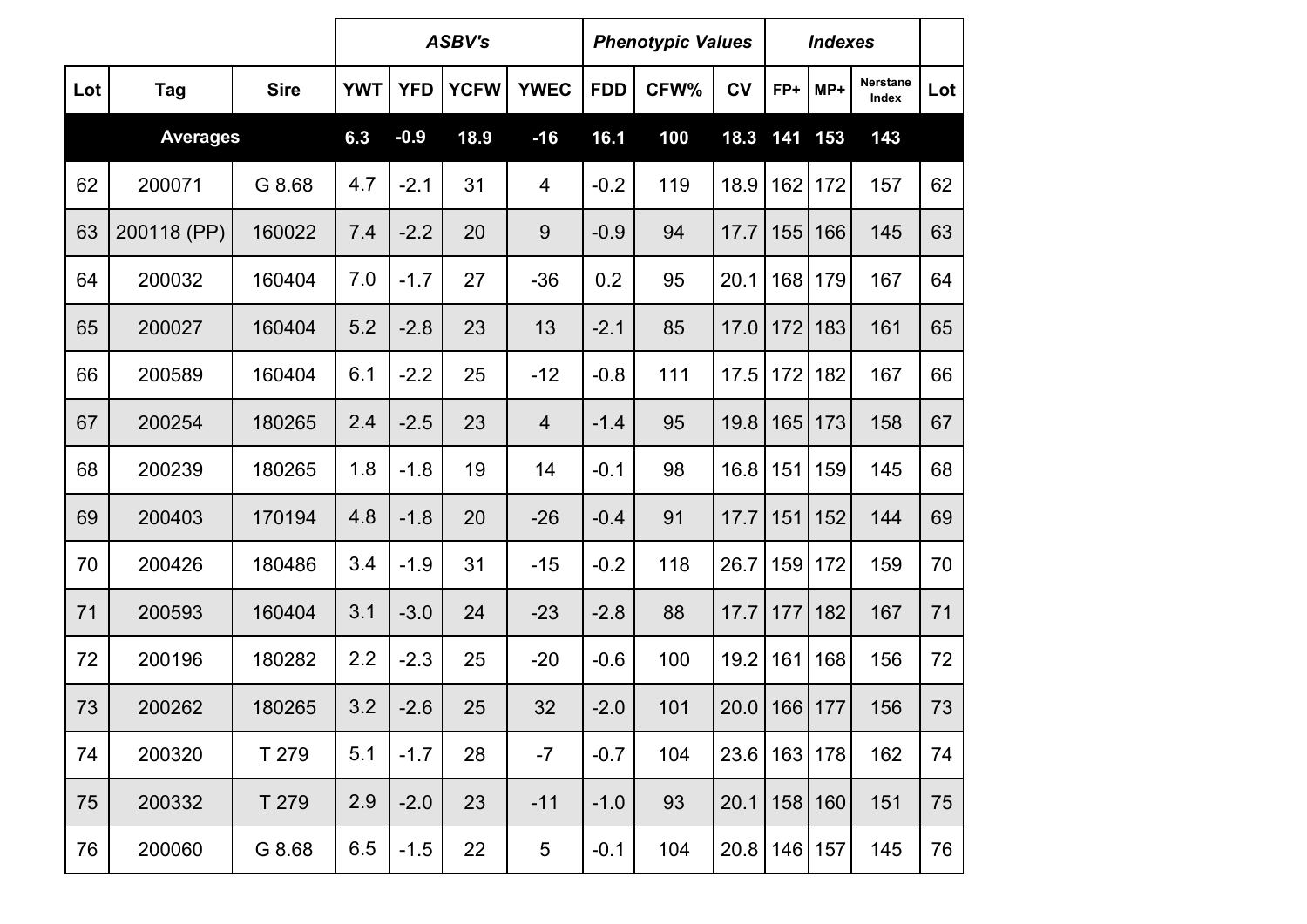|     |                 |                    |            |            | <b>ASBV's</b> |             |            | <b>Phenotypic Values</b> |           |     | <b>Indexes</b> |                   |     |
|-----|-----------------|--------------------|------------|------------|---------------|-------------|------------|--------------------------|-----------|-----|----------------|-------------------|-----|
| Lot | <b>Tag</b>      | <b>Sire</b>        | <b>YWT</b> | <b>YFD</b> | <b>YCFW</b>   | <b>YWEC</b> | <b>FDD</b> | CFW%                     | <b>CV</b> | FP+ | MP+            | Nerstane<br>Index | Lot |
|     | <b>Averages</b> |                    | 6.3        | $-0.9$     | 18.9          | $-16$       | 16.1       | 100                      | 18.3      | 141 | 153            | 143               |     |
| 77  | 200023          | 180009             | 3.8        | $-1.6$     | 27            | $-1$        | $-0.5$     | 111                      | 21.5      | 149 | 156            | 147               | 77  |
| 78  | 200008          | 160404             | 6.4        | $-2.0$     | 31            | $-30$       | $-0.2$     | 133                      | 16.9      | 177 | 190            | 175               | 78  |
| 79  | 200021          | 180009             | 4.5        | $-0.9$     | 20            | $-26$       | 0.7        | 100                      | 16.7      | 145 | 148            | 145               | 79  |
| 80  | 200533          | STUD <sub>20</sub> | 5.0        | $-0.9$     | 19            | $\pmb{0}$   | 1.1        | 98                       | 17.3      | 140 | 149            | 138               | 80  |
| 81  | 200356 (P)      | 160056             | 3.6        | $-1.0$     | 23            | $-35$       | 0.5        | 96                       | 20.1      | 147 | 154            | 148               | 81  |
| 82  | 200599          | 160404             | 5.3        | $-2.2$     | 26            | $-27$       | $-0.9$     | 103                      | 15.1      | 177 | 187            | 173               | 82  |
| 83  | 200317 (P)      | 160001             | 1.7        | $-1.6$     | 29            | $-23$       | $-0.3$     | 99                       | 17.0      | 163 | 173            | 162               | 83  |
| 84  | 200233          | T 279              | 3.8        | $-1.4$     | 29            | $-7$        | 0.0        | 100                      | 16.6      | 171 | 182            | 170               | 84  |
| 85  | 200171          | 180441             | 3.6        | $-0.9$     | 25            | $-19$       | 0.7        | 96                       | 17.1      | 144 | 150            | 145               | 85  |
| 86  | 200078          | G 8.68             | 3.5        | $-1.1$     | 30            | 11          | 1.1        | 103                      | 20.8      | 154 | 166            | 156               | 86  |
| 87  | 200452          | STUD <sub>20</sub> | 0.8        | $-1.9$     | 17            | $\pmb{0}$   | $-0.7$     | 98                       | 17.5      | 146 | 146            | 138               | 87  |
| 88  | 200012          | G 8.68             | 5.3        | $-2.2$     | 33            | $-9$        | $-0.8$     | 121                      | 22.8      |     | 165 180        | 164               | 88  |
| 89  | 200499          | STUD <sub>20</sub> | 4.4        | $-1.0$     | 18            | $\mathbf 0$ | 0.9        | 93                       | 18.1      | 141 | 146            | 140               | 89  |
| 90  | 200373 (P)      | 160056             | 5.0        | $-1.3$     | 22            | $-21$       | 0.5        | 98                       | 17.5      |     | 147 155        | 146               | 90  |
| 91  | 200223          | T 279              | 6.6        | $-1.4$     | 22            | $-16$       | 0.8        | 103                      | 15.0      |     | $162$ 172      | 161               | 91  |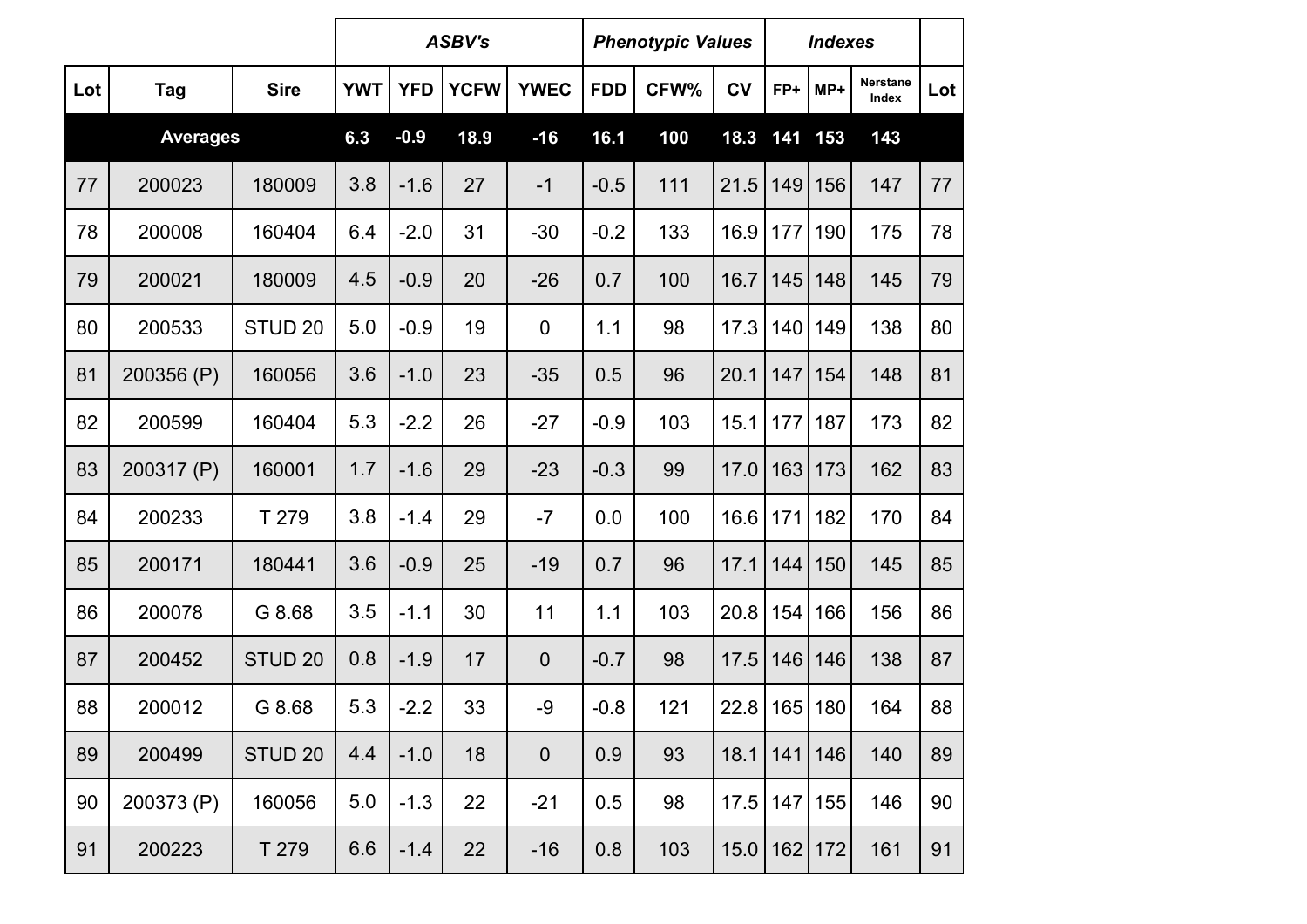|     |                 |                 |            |            | <b>ASBV's</b> |                |            | <b>Phenotypic Values</b> |           |     | <b>Indexes</b> |                          |     |
|-----|-----------------|-----------------|------------|------------|---------------|----------------|------------|--------------------------|-----------|-----|----------------|--------------------------|-----|
| Lot | Tag             | <b>Sire</b>     | <b>YWT</b> | <b>YFD</b> | <b>YCFW</b>   | <b>YWEC</b>    | <b>FDD</b> | CFW%                     | <b>CV</b> | FP+ | MP+            | <b>Nerstane</b><br>Index | Lot |
|     | <b>Averages</b> |                 | 6.3        | $-0.9$     | 18.9          | $-16$          | 16.1       | 100                      | 18.3      | 141 | 153            | 143                      |     |
| 92  | 200596          | 160404          | 6.3        | $-2.2$     | 27            | 5              | 0.0        | 116                      | 18.9      | 169 | 183            | 165                      | 92  |
| 93  | 200567          | 160404          | 4.8        | $-1.4$     | 26            | $-1$           | $-0.3$     | 98                       | 19.2      | 163 | 176            | 162                      | 93  |
| 94  | 200581          | 160404          | 5.0        | $-2.1$     | 30            | $-6$           | $-0.7$     | 109                      | 19.1      | 169 | 180            | 165                      | 94  |
| 95  | 200270 (P)      | 160001          | 2.5        | $-0.9$     | 26            | $-26$          | 0.6        | 102                      | 16.8      | 156 | 165            | 158                      | 95  |
| 96  | 200368 (P)      | 160056          | 5.0        | $-1.3$     | 26            | $-5$           | $-0.1$     | 112                      | 22.0      | 146 | 160            | 147                      | 96  |
| 97  | 200362 (P)      | 160056          | 1.7        | $-0.3$     | 26            | $-17$          | 2.5        | 107                      | 20.1      | 136 | 144            | 140                      | 97  |
| 98  | 200140          | <b>CHAR 975</b> | 4.2        | $-1.8$     | 21            | $\overline{2}$ | 0.3        | 86                       | 20.9      | 156 | 167            | 152                      | 98  |
| 99  | 200307          | 160001          | 2.9        | 0.3        | 21            | $-13$          | 1.9        | 96                       | 15.1      | 140 | 151            | 146                      | 99  |
| 100 | 200274          | 160001          | 4.6        | $-0.8$     | 32            | $-9$           | 0.1        | 117                      | 17.0      | 153 | 172            | 159                      | 100 |
| 101 | 200256          | 180265          | $-0.2$     | $-2.0$     | 23            | $-3$           | $-1.0$     | 96                       | 21.3      | 155 | 159            | 148                      | 101 |
| 102 | 200030 (PP)     | B 333           | 5.2        | $-1.2$     | 26            | $-12$          | 0.5        | 111                      | 16.0      | 151 | 164            | 152                      | 102 |
| 103 | 200165          | 160404          | 3.5        | $-2.7$     | 25            | $-12$          | $-1.7$     | 81                       | 20.8      |     | 174 182        | 166                      | 103 |
| 104 | 200302 (P)      | 160001          | 3.9        | $-1.1$     | 26            | $-10$          | $-0.1$     | 108                      | 16.3      |     | 156 168        | 158                      | 104 |
| 105 | 200411          | 170194          | 3.9        | $-1.9$     | 26            | $-25$          | $-1.0$     | 94                       | 22.6      | 147 | 152            | 143                      | 105 |
| 106 | 200301 (P)      | 160001          | 5.9        | $-0.5$     | 26            | $-2$           | 1.5        | 111                      | 17.6      |     | 150 167        | 156                      | 106 |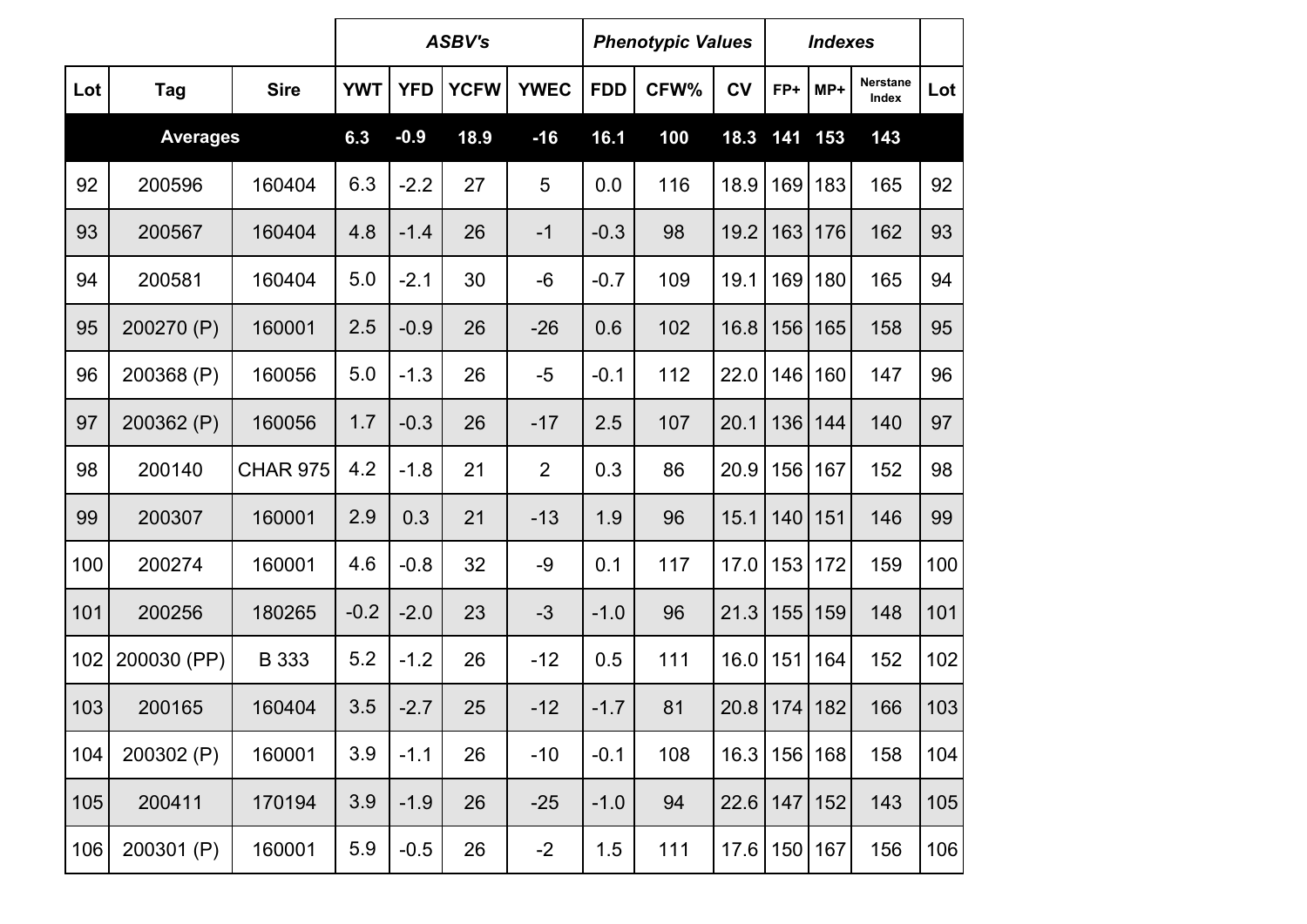|     |                 |                    |            |            | <b>ASBV's</b> |                  |            | <b>Phenotypic Values</b> |                  |     | <b>Indexes</b> |                          |     |
|-----|-----------------|--------------------|------------|------------|---------------|------------------|------------|--------------------------|------------------|-----|----------------|--------------------------|-----|
| Lot | Tag             | <b>Sire</b>        | <b>YWT</b> | <b>YFD</b> | <b>YCFW</b>   | <b>YWEC</b>      | <b>FDD</b> | CFW%                     | <b>CV</b>        | FP+ | $MP+$          | <b>Nerstane</b><br>Index | Lot |
|     | <b>Averages</b> |                    | 6.3        | $-0.9$     | 18.9          | $-16$            | 16.1       | 100                      | 18.3             | 141 | 153            | 143                      |     |
| 107 | 200228          | T 279              | 5.7        | $-1.4$     | 33            | $\mathbf 0$      | 0.4        | 125                      | 19.9             | 169 | 186            | 170                      | 107 |
| 108 | 200523 (P)      | STUD <sub>20</sub> | 3.4        | $-1.9$     | 18            | $\mathbf 0$      | $-0.6$     | 96                       | 18.6             | 146 | 152            | 139                      | 108 |
| 109 | 200241          | 180265             | 1.2        | $-2.3$     | 19            | 44               | $-0.7$     | 97                       | 16.3             | 163 | 172            | 153                      | 109 |
| 110 | 200255          | 180265             | 2.4        | $-1.6$     | 22            | 32               | $-0.2$     | 99                       | 16.9             | 152 | 158            | 143                      | 110 |
| 111 | 200479          | STUD <sub>20</sub> | 2.2        | $-1.7$     | 17            | $\mathbf 0$      | $-0.3$     | 95                       | 17.3             | 143 | 147            | 135                      | 111 |
| 112 | 200098          | 180009             | 3.9        | $-1.7$     | 22            | 11               | $-1.0$     | 94                       | 21.3             | 141 | 150            | 136                      | 112 |
| 113 | 200308 (P)      | 160001             | 1.6        | 0.7        | 25            | $-21$            | 3.0        | 108                      | 15.9             | 142 | 153            | 151                      | 113 |
| 114 | 200597          | 160404             | 3.5        | $-2.7$     | 33            | $-12$            | $-1.1$     | 120                      | 21.1             | 179 | 192            | 173                      | 114 |
| 115 | 200091          | 180024             | 1.7        | $-1.9$     | 27            | 3                | $-0.5$     | 98                       | 19.0             | 156 | 164            | 151                      | 115 |
| 116 | 200536          | STUD <sub>20</sub> | 1.9        | $-2.6$     | 19            | $\boldsymbol{0}$ | $-1.9$     | 102                      | 19.4             | 151 | 155            | 139                      | 116 |
| 117 | 200520          | 160404             | 2.8        | $-2.1$     | 29            | $-12$            | $-0.8$     | 99                       | 15.8             | 177 | 185            | 171                      | 117 |
| 118 | 200352 (P)      | 160056             | 5.8        | $-1.8$     | 19            | $-30$            | $-0.5$     | 90                       | 16.7             | 151 | 155            | 146                      | 118 |
| 119 | 200404          | 170194             | 1.3        | $-1.8$     | 22            | $\overline{7}$   | $-0.3$     | 100                      | $21.0$   143     |     | 144            | 135                      | 119 |
| 120 | 200330          | T 279              | 5.6        | $-1.7$     | 22            | $-12$            | $-0.2$     | 101                      | 15.8   161   173 |     |                | 159                      | 120 |
| 121 | 200234          | T 279              | 9.1        | $-1.3$     | 23            | $-3$             | 0.2        | 91                       | 17.5             |     | 162   177      | 162                      | 121 |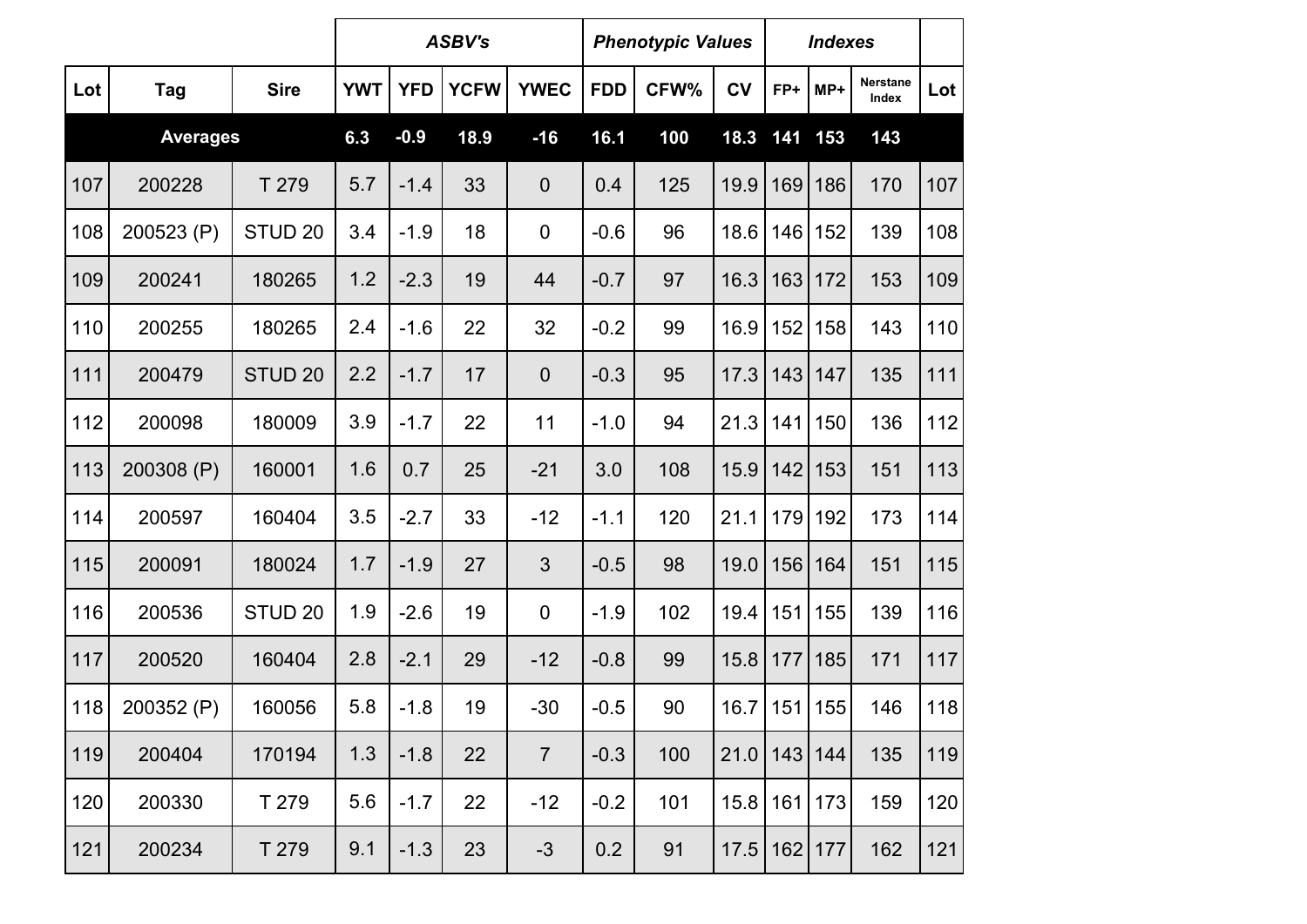|     |                 |                    |            |            | <b>ASBV's</b> |                |            | <b>Phenotypic Values</b> |           |     | <b>Indexes</b> |                          |     |
|-----|-----------------|--------------------|------------|------------|---------------|----------------|------------|--------------------------|-----------|-----|----------------|--------------------------|-----|
| Lot | Tag             | <b>Sire</b>        | <b>YWT</b> | <b>YFD</b> | <b>YCFW</b>   | <b>YWEC</b>    | <b>FDD</b> | CFW%                     | <b>CV</b> | FP+ | MP+            | <b>Nerstane</b><br>Index | Lot |
|     | <b>Averages</b> |                    | 6.3        | $-0.9$     | 18.9          | $-16$          | 16.1       | 100                      | 18.3      | 141 | 153            | 143                      |     |
| 122 | 200117 (P)      | 160022             | 8.4        | $-2.3$     | 19            | $-11$          | $-0.9$     | 97                       | 15.2      | 156 | 166            | 147                      | 122 |
| 123 | 200298 (P)      | 160001             | 5.3        | $-0.5$     | 28            | $-8$           | 1.1        | 112                      | 16.9      | 149 | 165            | 153                      | 123 |
| 124 | 200192 (P)      | 180282             | 4.6        | $-2.0$     | 26            | $-20$          | $-0.4$     | 93                       | 22.7      | 155 | 165            | 153                      | 124 |
| 125 | 200601          | 160404             | 8.6        | $-2.7$     | 22            | $-10$          | $-1.7$     | 91                       | 15.9      | 175 | 186            | 167                      | 125 |
| 126 | 200375          | 160056             | 4.0        | $-1.3$     | 24            | $-23$          | 0.8        | 108                      | 22.0      | 149 | 159            | 148                      | 126 |
| 127 | 200085          | 180024             | $-0.3$     | $-2.7$     | 23            | $-5$           | $-1.3$     | 97                       | 19.7      | 165 | 171            | 156                      | 127 |
| 128 | 200182          | 180441             | 3.6        | $-0.6$     | 27            | $-1$           | 1.8        | 93                       | 17.5      | 144 | 151            | 145                      | 128 |
| 129 | 200054          | 180009             | 3.8        | $-1.1$     | 21            | $-7$           | 0.8        | 99                       | 17.6      | 139 | 144            | 138                      | 129 |
| 130 | 200329          | T 279              | 4.0        | $-1.6$     | 24            | $-5$           | $-0.3$     | 106                      | 14.6      | 166 | 175            | 162                      | 130 |
| 131 | 200201 (P)      | 180282             | 5.4        | $-1.6$     | 27            | $-28$          | $-0.4$     | 91                       | 21.3      | 154 | 167            | 155                      | 131 |
| 132 | 200392          | 170194             | 4.6        | $-1.4$     | 22            | $-25$          | 0.0        | $\mathbf 0$              | 0.0       | 146 | 154            | 144                      | 132 |
| 133 | 200491          | STUD <sub>20</sub> | 2.9        | $-1.7$     | 20            | $\overline{0}$ | $-0.2$     | 105                      | 15.0      | 151 | 156            | 145                      | 133 |
| 134 | 200087          | 180024             | 5.5        | $-2.2$     | 28            | $-10$          | $-0.7$     | 108                      | 21.6      | 167 | 183            | 165                      | 134 |
| 135 | 200290          | 160001             | 4.3        | $-1.5$     | 30            | $-2$           | $-0.4$     | 105                      | 22.2      |     | $157$   171    | 156                      | 135 |
| 136 | 200121 (P)      | 160022             | 5.5        | $-2.1$     | 14            | $-7$           | $-1.1$     | 98                       | 18.2      |     | 140   146      | 133                      | 136 |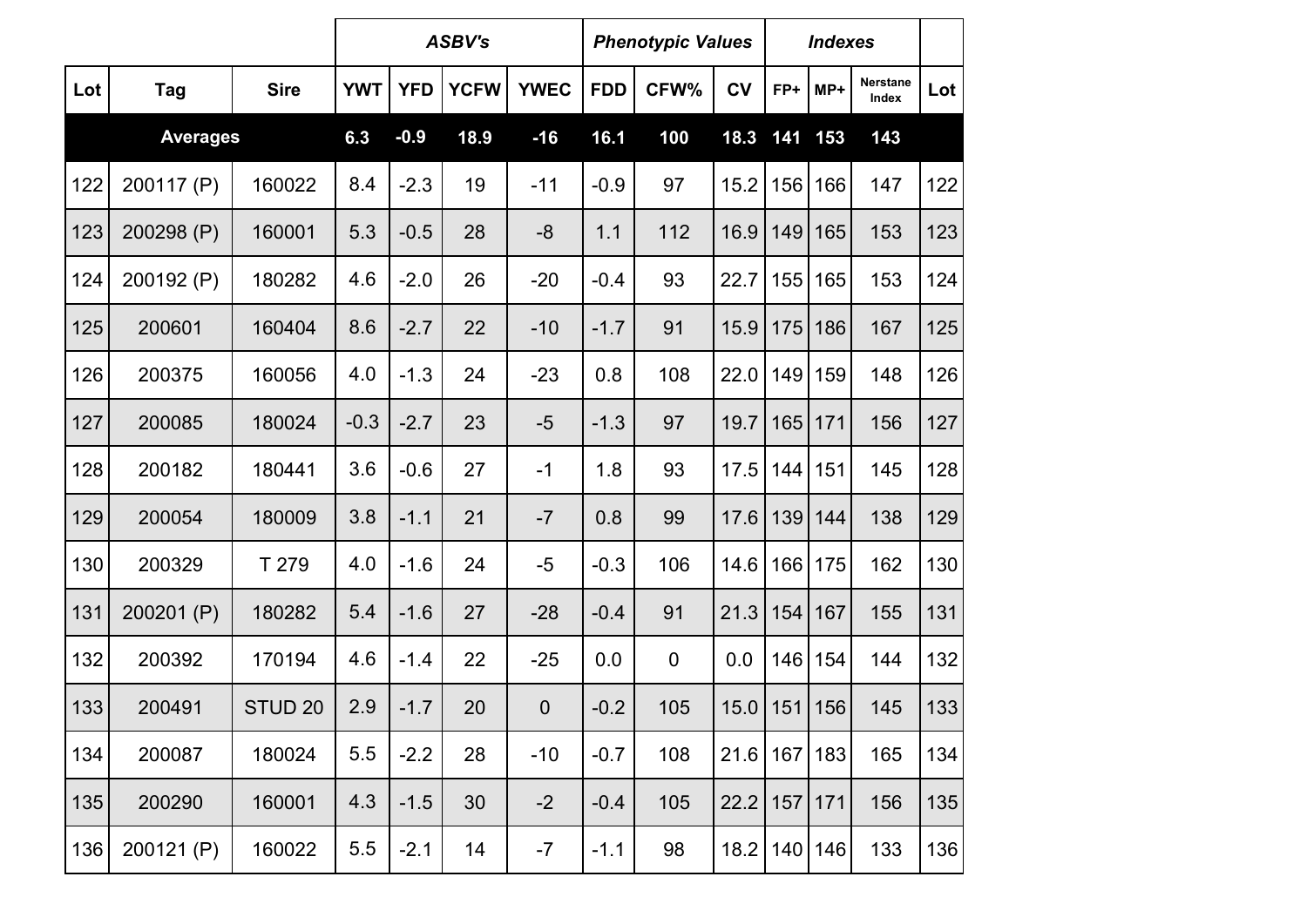|     |                 |                    |            |            | <b>ASBV's</b> |                |            | <b>Phenotypic Values</b> |           |     | <b>Indexes</b> |                   |     |
|-----|-----------------|--------------------|------------|------------|---------------|----------------|------------|--------------------------|-----------|-----|----------------|-------------------|-----|
| Lot | <b>Tag</b>      | <b>Sire</b>        | <b>YWT</b> | <b>YFD</b> | <b>YCFW</b>   | <b>YWEC</b>    | <b>FDD</b> | CFW%                     | <b>CV</b> | FP+ | $MP+$          | Nerstane<br>Index | Lot |
|     | <b>Averages</b> |                    | 6.3        | $-0.9$     | 18.9          | $-16$          | 16.1       | 100                      | 18.3      | 141 | 153            | 143               |     |
| 137 | 200218          | T 279              | 3.8        | $-1.5$     | 25            | $-9$           | 0.3        | 122                      | 18.1      | 158 | 166            | 156               | 137 |
| 138 | 200367 (P)      | 160056             | 6.8        | $-1.2$     | 24            | $-19$          | 0.4        | 108                      | 17.3      | 147 | 155            | 146               | 138 |
| 139 | 200576          | 160404             | 6.6        | $-1.9$     | 28            | $-7$           | $-1.1$     | 91                       | 18.2      | 171 | 183            | 168               | 139 |
| 140 | 200419 (P)      | 180543             | 2.1        | $-1.6$     | 23            | $-19$          | $-0.2$     | 99                       | 18.9      | 148 | 153            | 144               | 140 |
| 141 | 200337          | T 279              | 4.3        | $-1.5$     | 27            | $-4$           | 0.4        | 96                       | 17.6      | 162 | 173            | 160               | 141 |
| 142 | 200374 (P)      | 160056             | 2.8        | $-1.9$     | 19            | $-22$          | $-0.8$     | 85                       | 24.2      | 146 | 152            | 141               | 142 |
| 143 | 200276 (P)      | 160001             | 7.5        | $-1.5$     | 28            | $-13$          | $-0.1$     | 107                      | 16.0      | 167 | 184            | 168               | 143 |
| 144 | 200130          | <b>CHAR 975</b>    | 3.7        | $-1.8$     | 26            | $-11$          | $-0.6$     | 93                       | 21.9      | 164 | 176            | 162               | 144 |
| 145 | 200238          | 180265             | 3.6        | $-0.7$     | 25            | $\overline{2}$ | 1.7        | 97                       | 15.8      | 155 | 163            | 155               | 145 |
| 146 | 200524          | STUD <sub>20</sub> | 6.6        | $-1.7$     | 15            | $\overline{0}$ | $-0.2$     | 98                       | 14.3      | 148 | 153            | 142               | 146 |
| 147 | 200480          | 160463             | 2.9        | $-1.9$     | 24            | $-10$          | $-0.5$     | 106                      | 17.8      | 155 | 160            | 150               | 147 |
| 148 | 200259          | 180265             | 3.8        | $-2.0$     | 21            | 4              | $-0.5$     | 92                       | 20.3      |     | 156 168        | 151               | 148 |
| 149 | 200272 (P)      | 160001             | 4.9        | $-1.2$     | 19            | $-1$           | 0.0        | 97                       | 16.4      | 148 | 157            | 147               | 149 |
| 150 | 200816          | STUD <sub>20</sub> | 3.7        | $-1.8$     | 17            | $\mathbf 0$    | $-0.6$     | 92                       | 19.1      | 142 | 148            | 135               | 150 |
| 151 | 200115 (P)      | 160022             | 6.4        | $-2.4$     | 20            | 39             | $-1.3$     | 86                       | 22.0      | 147 | 164            | 135               | 151 |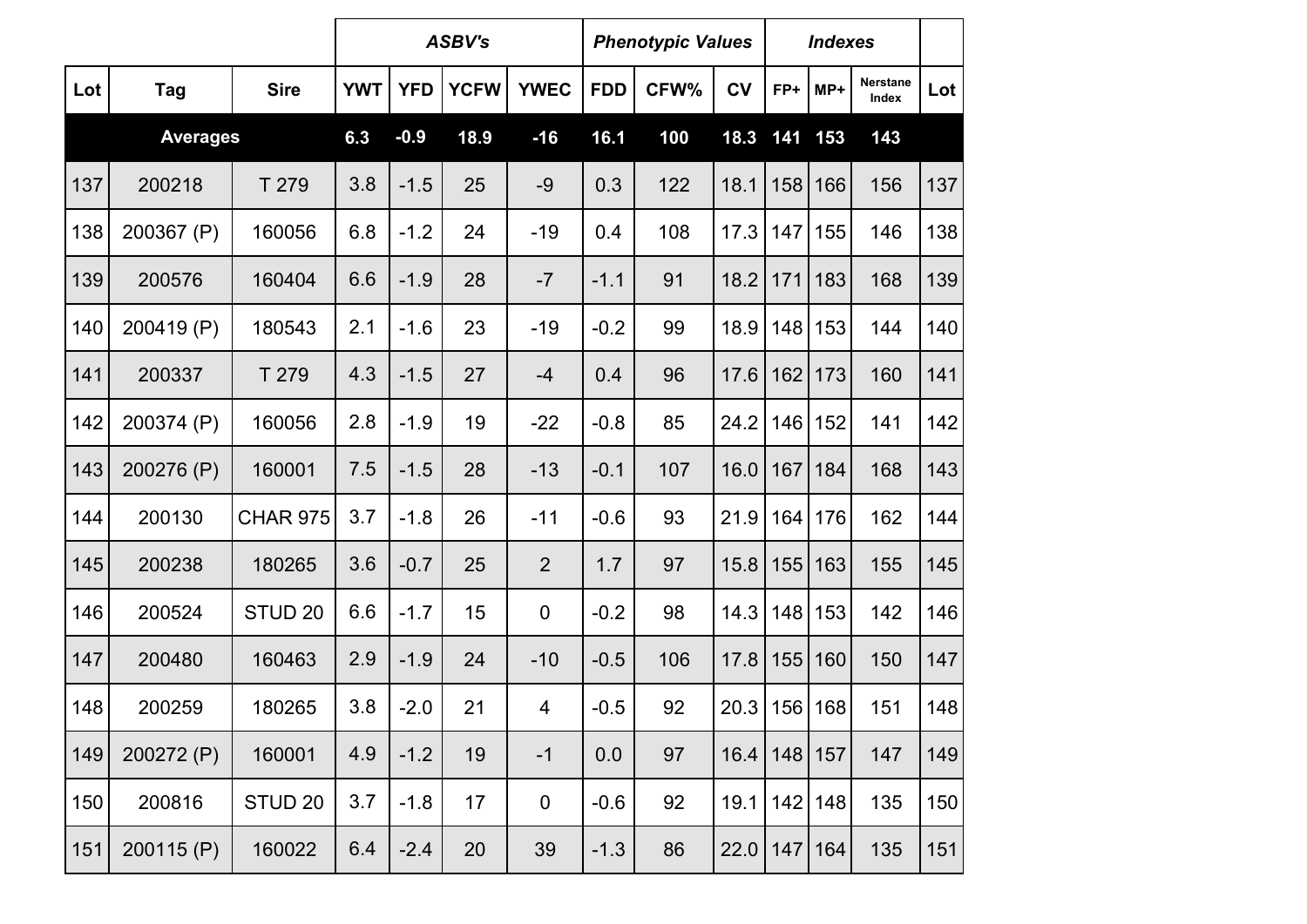|     |                 |             |            |            | <b>ASBV's</b> |                |            | <b>Phenotypic Values</b> |           |     | <b>Indexes</b> |                                 |     |
|-----|-----------------|-------------|------------|------------|---------------|----------------|------------|--------------------------|-----------|-----|----------------|---------------------------------|-----|
| Lot | Tag             | <b>Sire</b> | <b>YWT</b> | <b>YFD</b> | <b>YCFW</b>   | <b>YWEC</b>    | <b>FDD</b> | CFW%                     | <b>CV</b> | FP+ | MP+            | <b>Nerstane</b><br><b>Index</b> | Lot |
|     | <b>Averages</b> |             | 6.3        | $-0.9$     | 18.9          | $-16$          | 16.1       | 100                      | 18.3      | 141 | 153            | 143                             |     |
| 152 | 200293 (P)      | 160001      | 2.8        | $-1.4$     | 21            | $-16$          | $-0.2$     | 97                       | 16.7      | 151 | 157            | 147                             | 152 |
| 153 | 200437          | 180486      | 1.9        | $-2.3$     | 30            | 13             | $-0.6$     | 117                      | 19.9      | 164 | 176            | 159                             | 153 |
| 154 | 200395          | 170194      | 4.2        | $-2.5$     | 29            | $-40$          | $-1.6$     | 101                      | 21.8      | 169 | 178            | 166                             | 154 |
| 155 | 200245          | 180265      | 1.5        | $-1.6$     | 23            | 14             | 0.1        | 87                       | 17.9      | 159 | 166            | 154                             | 155 |
| 156 | 200226          | T 279       | 7.9        | $-2.1$     | 28            | $-7$           | $-1.3$     | 98                       | 17.6      | 169 | 180            | 165                             | 156 |
| 157 | 200215          | T 279       | 4.5        | $-1.5$     | 33            | $\overline{4}$ | $-0.2$     | 119                      | 17.0      | 171 | 187            | 171                             | 157 |
| 158 | 200106          | 180009      | 3.7        | $-1.8$     | 23            | 6              | $-0.6$     | 98                       | 17.2      | 149 | 152            | 142                             | 158 |
| 159 | 200354 (P)      | 160056      | 2.7        | $-1.5$     | 20            | $-20$          | 0.3        | 94                       | 21.0      | 145 | 150            | 142                             | 159 |
| 160 | 200224          | T 279       | 7.9        | $-1.0$     | 23            | $-2$           | 0.4        | 108                      | 18.2      | 154 | 167            | 154                             | 160 |
| 161 | 200283          | 160001      | 4.3        | $-0.7$     | 34            | $-7$           | 0.6        | 111                      | 25.2      | 152 | 174            | 159                             | 161 |
| 162 | 200195          | 180282      | 6.4        | $-0.9$     | 26            | $-20$          | 1.6        | 94                       | 17.1      | 152 | 164            | 155                             | 162 |
| 163 | 200017          | 160022      | 6.6        | $-1.6$     | 26            | $-15$          | $-0.2$     | 101                      | 19.8      | 149 | 162            | 147                             | 163 |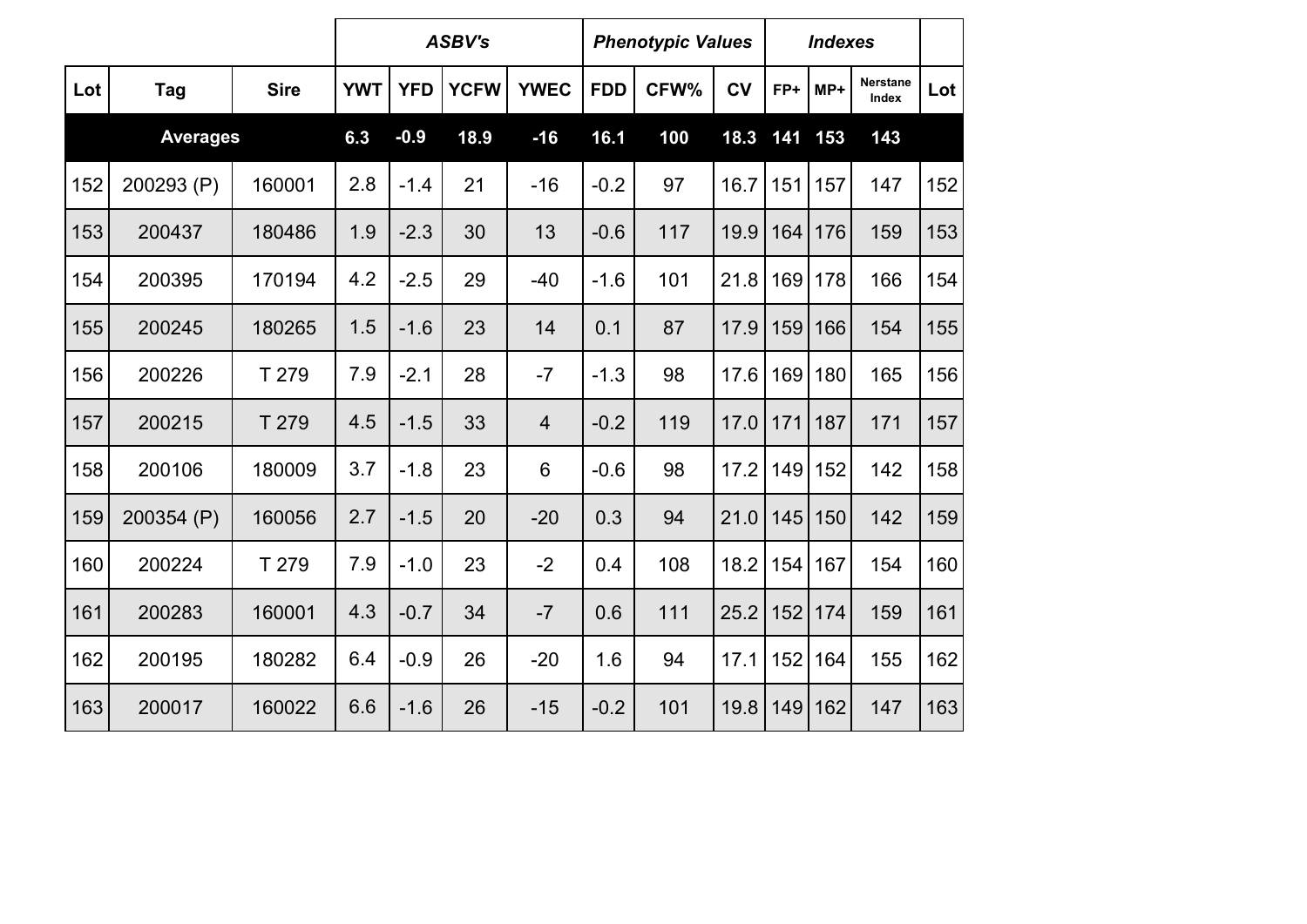|                 |             |                    | <b>ASBV's</b> |            |             | <b>Phenotypic Values</b> |            |      | <b>Indexes</b> |     |       |                          |     |
|-----------------|-------------|--------------------|---------------|------------|-------------|--------------------------|------------|------|----------------|-----|-------|--------------------------|-----|
| Lot             | Tag         | <b>Sire</b>        | <b>YWT</b>    | <b>YFD</b> | <b>YCFW</b> | <b>YWEC</b>              | <b>FDD</b> | CFW% | <b>CV</b>      | FP+ | $MP+$ | <b>Nerstane</b><br>Index | Lot |
| <b>Averages</b> |             | 6.3                | $-0.9$        | 18.9       | $-16$       | 16.1                     | 100        | 18.3 | 141            | 153 | 143   |                          |     |
| 164             | 200202      | 180282             | 6.4           | $-1.4$     | 35          | $-27$                    | 0.6        | 107  | 28.6           | 156 | 177   | 162                      | 164 |
| 165             | 200282      | 160001             | 4.2           | $-0.3$     | 35          | $-14$                    | 1.7        | 110  | 25.6           | 150 | 171   | 159                      | 165 |
| 166             | 200369      | 160056             | 7.2           | $-1.1$     | 22          | $-1$                     | 0.4        | 92   | 25.4           | 138 | 154   | 140                      | 166 |
| 167             | 200123 (PP) | 160022             | 6.6           | $-1.8$     | 14          | $-2$                     | $-0.6$     | 84   | 15.3           | 147 | 153   | 139                      | 167 |
| 168             | 200203      | 180282             | 7.7           | $-2.0$     | 28          | $-17$                    | $-0.2$     | 91   | 20.1           | 163 | 179   | 163                      | 168 |
| 169             | 200450      | STUD <sub>20</sub> | 1.8           | $-2.1$     | 15          | $\mathbf 0$              | $-1.2$     | 93   | 18.3           | 144 | 144   | 135                      | 169 |
| 170             | 200371      | 160056             | 7.3           | $-1.8$     | 22          | $-18$                    | $-0.1$     | 107  | 18.8           | 152 | 163   | 149                      | 170 |
| 171             | 200451      | STUD <sub>20</sub> | 3.6           | $-0.8$     | 13          | $\mathbf 0$              | 1.0        | 91   | 14.6           | 134 | 138   | 129                      | 171 |
| 172             | 200365      | 160056             | 3.3           | $-0.2$     | 23          | $-30$                    | 2.1        | 101  | 19.8           | 135 | 141   | 140                      | 172 |
| 173             | 200543      | STUD <sub>20</sub> | 2.6           | $-1.6$     | 18          | $\overline{0}$           | $-0.2$     | 100  | 16.0           | 144 | 148   | 137                      | 173 |
| 174             | 200041      | 180009             | 4.9           | $-1.0$     | 24          | 5                        | 0.4        | 93   | 14.6           | 151 | 159   | 150                      | 174 |
| 175             | 200503      | STUD <sub>20</sub> | 2.1           | $-1.9$     | 15          | $\mathbf 0$              | $-0.7$     | 91   | 15.4           | 148 | 147   | 139                      | 175 |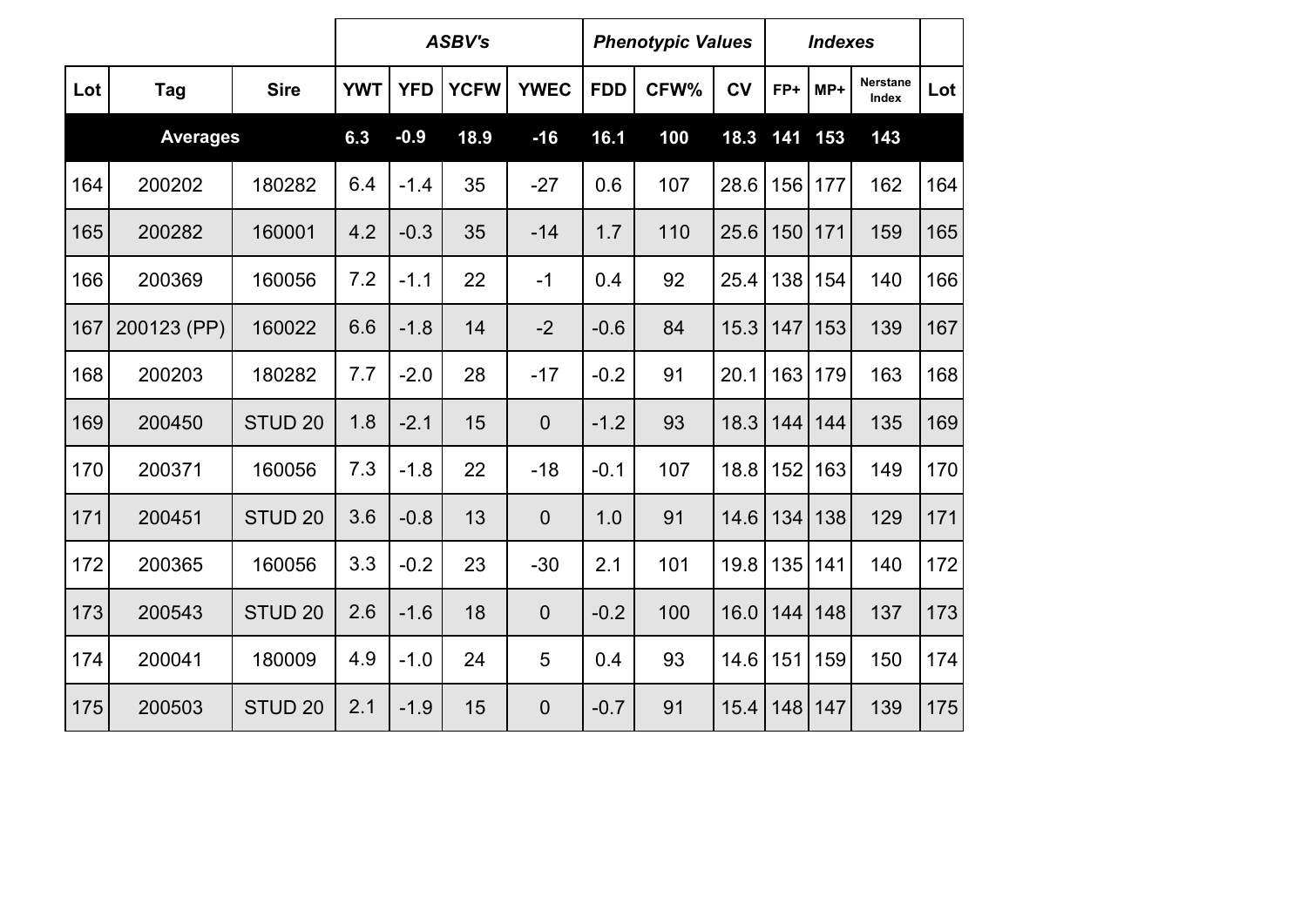|                 |            |             | <b>ASBV's</b> |            |             | <b>Phenotypic Values</b> |            |      | <b>Indexes</b> |     |     |                          |     |
|-----------------|------------|-------------|---------------|------------|-------------|--------------------------|------------|------|----------------|-----|-----|--------------------------|-----|
| Lot             | Tag        | <b>Sire</b> | <b>YWT</b>    | <b>YFD</b> | <b>YCFW</b> | <b>YWEC</b>              | <b>FDD</b> | CFW% | <b>CV</b>      | FP+ | MP+ | <b>Nerstane</b><br>Index | Lot |
| <b>Averages</b> |            |             | 6.3           | $-0.9$     | 18.9        | $-16$                    | 16.1       | 100  | 18.3           | 141 | 153 | 143                      |     |
| 176             | 200186     | 180441      | 6.5           | $-0.4$     | 28          | 3                        | 1.6        | 97   | 15.8           | 148 | 160 | 152                      | 176 |
| 177             | 200124 (P) | 160022      | 7.2           | $-1.3$     | 19          | $-15$                    | $-0.3$     | 88   | 21.9           | 139 | 148 | 136                      | 177 |
| 178             | 200225     | T 279       | 5.8           | $-1.6$     | 25          | $-2$                     | $-0.3$     | 102  | 18.3           | 162 | 172 | 160                      | 178 |
| 179             | 200216     | T 279       | 4.6           | $-1.6$     | 24          | $\overline{2}$           | $-0.2$     | 93   | 20.9           | 157 | 166 | 154                      | 179 |
| 180             | 200209     | T 279       | 5.7           | $-1.2$     | 30          | $-11$                    | 0.8        | 112  | 15.6           | 167 | 178 | 167                      | 180 |
| 181             | 200353 (P) | 160056      | 5.1           | $-1.5$     | 21          | $-10$                    | $-0.2$     | 102  | 21.0           | 144 | 152 | 141                      | 181 |
| 182             | 200038     | G 8.68      | 5.8           | $-2.1$     | 33          | $\overline{2}$           | $-0.3$     | 119  | 18.6           | 172 | 190 | 171                      | 182 |
| 183             | 200265     | 180265      | 4.4           | $-2.5$     | 30          | $-5$                     | $-1.4$     | 98   | 21.4           | 178 | 191 | 173                      | 183 |
| 184             | 200189     | 180441      | 5.2           | $-1.7$     | 27          | $-2$                     | $-0.9$     | 99   | 16.9           | 159 | 168 | 156                      | 184 |
| 185             | 200147 (P) | 160056      | 5.0           | $-0.9$     | 23          | $-32$                    | 1.2        | 88   | 18.4           | 149 | 158 | 150                      | 185 |
| 186             | 200042     | G 8.68      | 5.7           | $-1.0$     | 25          | $-18$                    | 1.2        | 97   | 17.2           | 156 | 170 | 159                      | 186 |
| 187             | 200340     | T 279       | 9.3           | $-1.2$     | 26          | $-2$                     | 0.4        | 103  | 14.4           | 167 | 182 | 168                      | 187 |